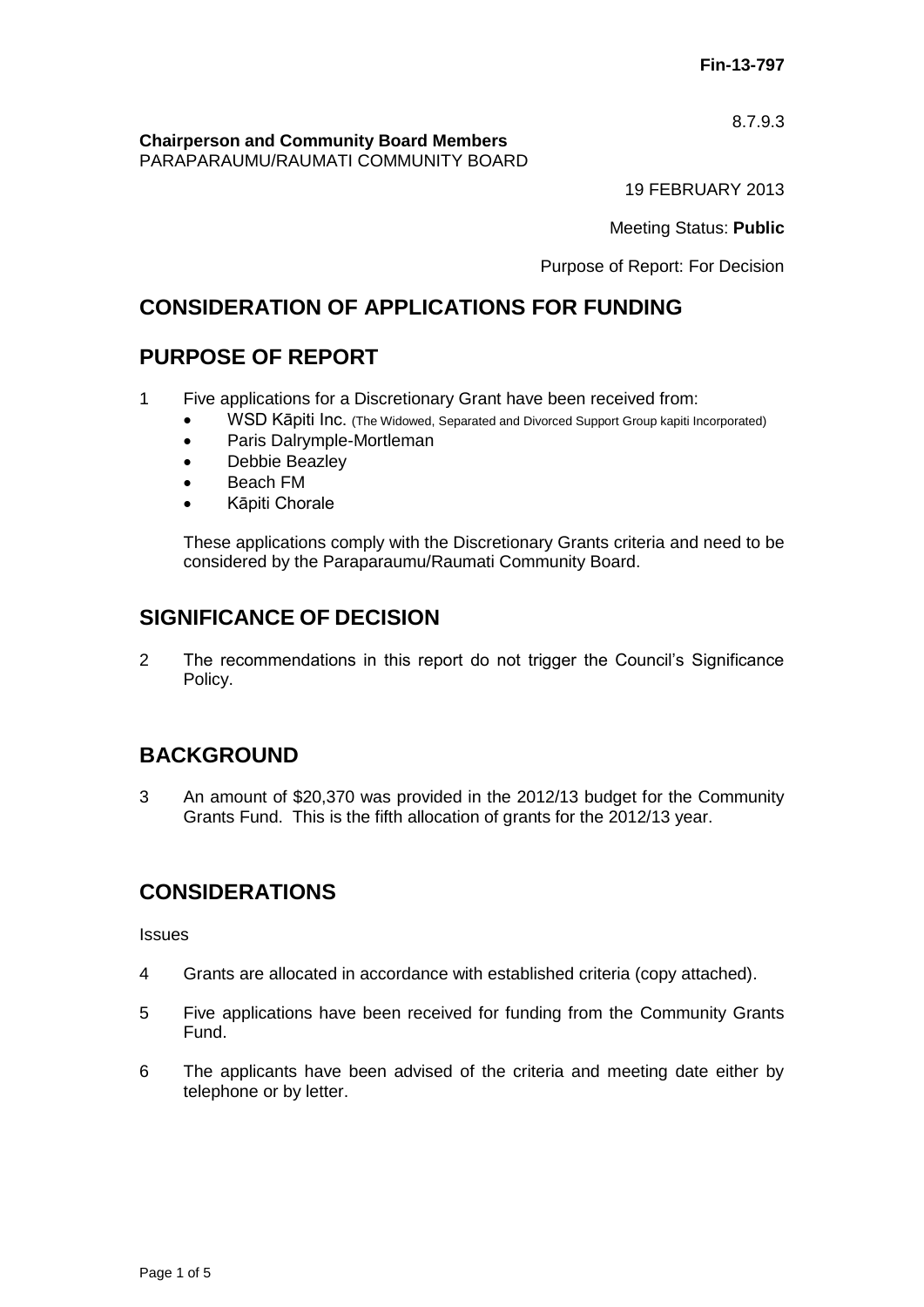#### **Applications from the Community Grant Fund**

# WSD Kapiti Inc.<br>7 Ken Allan

Ken Allan, Chairperson, on behalf of the WSD Kapiti Inc. has applied for a grant of \$500 to assist with costs towards hall rental.

This application can be considered under Eligible Purposes 5 - *The remission of hall rental within the current financial year of the project or activity.*

#### Paris Dalrymple-Mortleman

8 Paris Dalrymple-Mortleman has applied for a grant of \$500 to assist with costs to play with the Junior World Team in July in Poland as part of the New Zealand World Squash Squad.

This application can be considered under Eligible Purposes 2 - *Special project or activity.*

# Debbie Beazley<br>9 Debbie Be

Debbie Beazley has applied for a grant of \$500 to assist with costs towards hall rental (this includes hall hire on the night of their "Kidz Rock Kāpiti" event and also hall hire for their showcase practices, both at the event venue and at their usual hall).

This application can be considered under Eligible Purposes 5 - *The remission of hall rental within the current financial year of the project or activity.*

#### Beach FM

10 Corran Crispe, on behalf of Beach FM has applied for a grant of \$500 to assist with costs to purchase an emergency generator.

This application can be considered under Eligible Purposes 2 - *Special project or activity.*

#### Kāpiti Chorale

11 Ruth Barrett, on behalf of the Kāpiti Chorale, has applied for a grant of \$500 to assist with costs towards hall rental for rehearsals and concert facilities at St Paul's Church, Paraparaumu.

This application can be considered under Eligible Purposes 5 - *The remission of hall rental within the current financial year of the project or activity.*

#### Financial Considerations

#### 12 Budget allocation for the 2012/13 year.

| 2012/13           |                  |                     |             | <b>Balance</b>       |
|-------------------|------------------|---------------------|-------------|----------------------|
| <b>Budget</b>     |                  | <b>Grants total</b> |             | <b>Available for</b> |
| <b>Allocation</b> | Date of meeting  | per meeting         | Total       | <b>Distribution</b>  |
| \$20,370          | 17 July 2012     | \$2,400.00          | \$2,400.00  | \$17,970.00          |
|                   | 28 August 2012   | \$2,130.25          | \$4,530.25  | \$15,839.75          |
|                   | 9 October 2012   | \$1,847.00          | \$6,377.25  | \$13,992.75          |
|                   | 20 November 2012 | \$4,600.00          | \$10,977.25 | \$9,392.75           |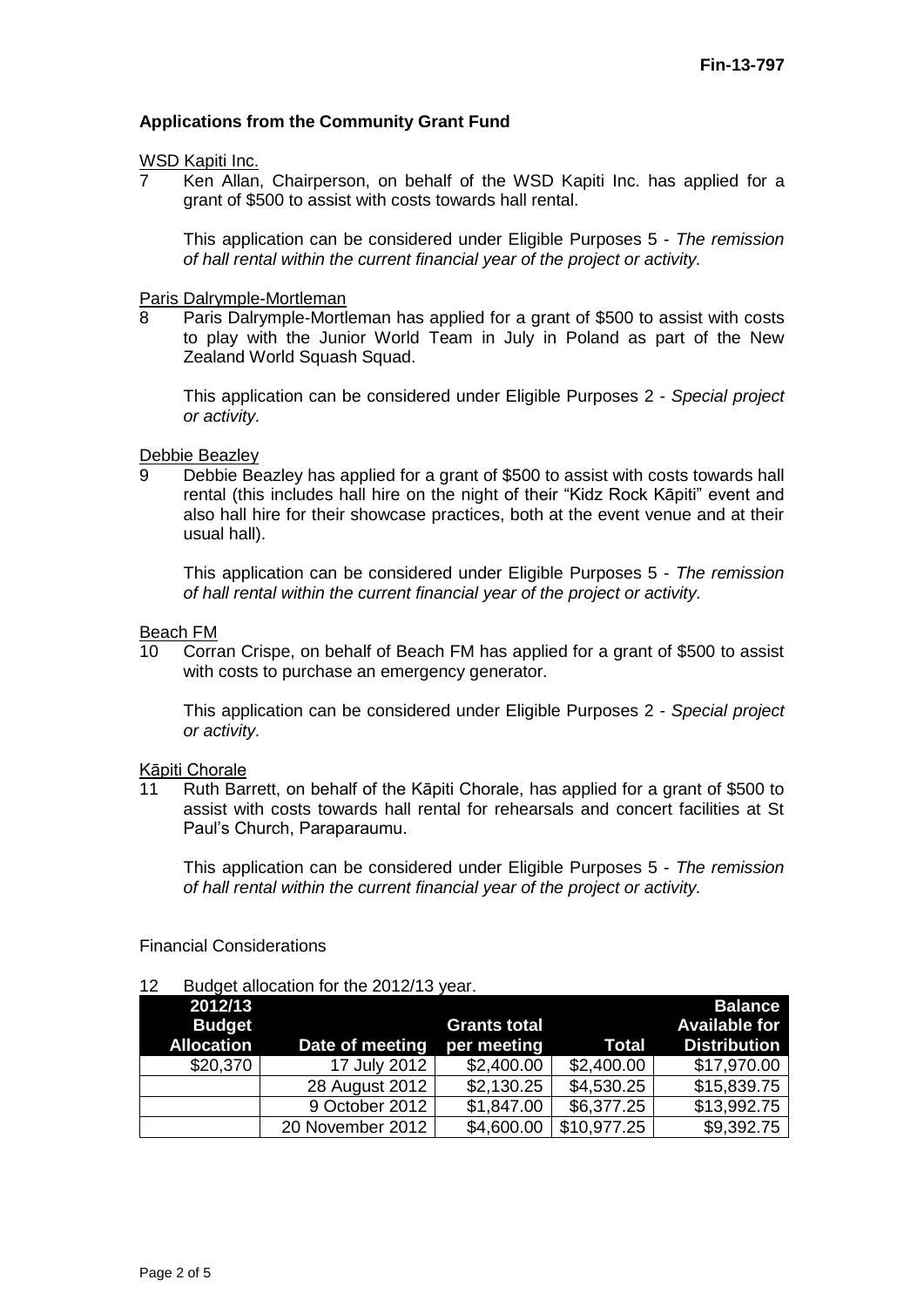13 The following list shows all the grants made to date from the Paraparaumu/ Raumati Community Board Grants Fund in the 2012/2013 financial year, for the Board's information.

| <b>Date</b> | <b>Recipient</b>                          | <b>Amount</b> | <b>Purpose of Grant</b>                                                                                                     | <b>Report</b><br><b>Back</b> |
|-------------|-------------------------------------------|---------------|-----------------------------------------------------------------------------------------------------------------------------|------------------------------|
| 17/7/12     | Eve Mulder                                | \$500         | Travel to the US to be a<br>Special Needs Instructor at<br>Camp America.                                                    | Received                     |
| 17/7/12     | Te Ra Companion<br><b>Gardening Group</b> | \$500         | To purchase 15-20 fruit and<br>nut trees to plant in<br>Matthews Par, Menin Road.                                           | Received                     |
| 17/7/12     | Kāpiti Horticulture<br>Society            | \$500         | <b>Advertising and Hall Rental</b><br>for their Annual Flower<br>Show.                                                      | Received                     |
| 17/7/12     | <b>Callum Brazier</b>                     | \$400         | Representing NZ to attend<br>the International Space<br>Camp in the US.                                                     | Received                     |
| 17/7/12     | Mary Gow                                  | \$500         | Setting up a website for the<br><b>Mulled Wine Concerts.</b>                                                                | Received                     |
| 28/8/12     | Paraparaumu<br>Playcentre                 | \$199         | <b>Amended Building Consent</b><br>Fee                                                                                      | Received                     |
| 28/8/12     | Kāpiti Kids<br><b>Motivation Trust</b>    | \$500         | Bringing sporting and<br>cultural identities into Kāpiti<br>Coast schools to inspire,<br>encourage and motivate<br>children |                              |
| 28/8/12     | Lighthouse Family<br>Trust                | \$431.25      | Hiring of an 'Aircastle' for<br>their Annual Community<br>Event                                                             | Received                     |
| 28/8/12     | Raumati South<br>School                   | \$500         | Trees and safe access<br>steps around their bushwalk                                                                        |                              |
| 28/8/12     | Kāpiti Timebank                           | \$500         | Cost of producing a short<br>film for social media<br>networking                                                            |                              |
| 9/10/12     | Soroptimists<br>International Kāpiti      | \$300         | Support a Service Project                                                                                                   |                              |
| 9/10/12     | Kāpiti ADHD/HDD<br><b>Support Group</b>   | \$253         | Book and set of DVDs<br>entitled "Challenging<br>Behaviours Resource Kit"                                                   |                              |
| 9/10/12     | <b>MOA Community</b><br>Orchard           | \$294         | Signage to welcome visitors                                                                                                 |                              |
| 9/10/12     | <b>Proactive Arts</b><br>Collective       | \$500         | Tutoring costs and paints<br>with painting a mural for<br><b>Crossroads Community</b><br>Drop-in Centre, Raumati<br>South   |                              |
| 9/10/12     | Siggy Woolloff                            | \$500         | Organising a concert called<br>'The Big Love"                                                                               |                              |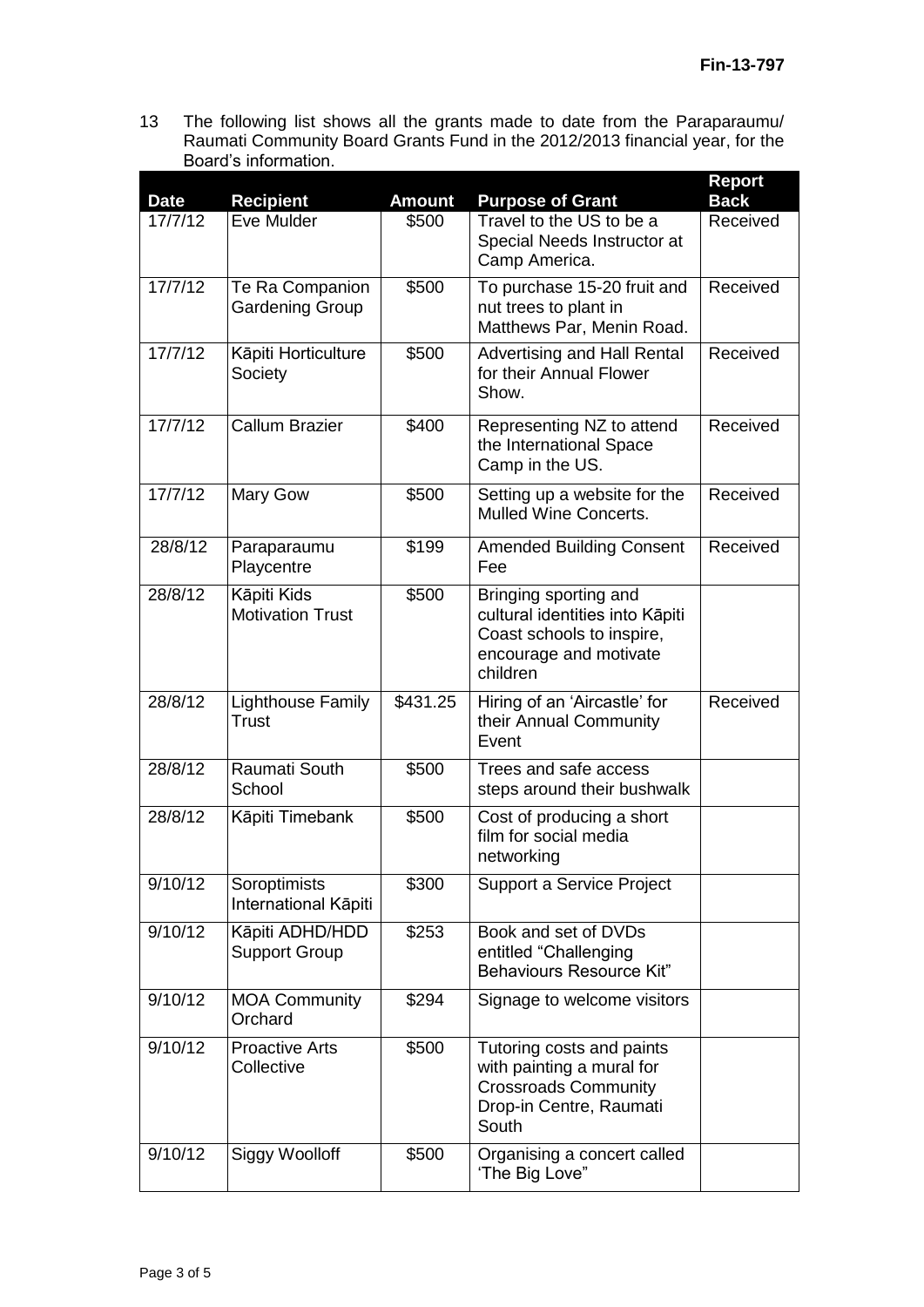| <b>Date</b> | <b>Recipient</b>                         | <b>Amount</b> | <b>Purpose of Grant</b>                                                             | <b>Report</b><br><b>Back</b> |
|-------------|------------------------------------------|---------------|-------------------------------------------------------------------------------------|------------------------------|
| 20/11/12    | Paraparaumu<br><b>Beach Businesses</b>   | \$500         | To purchase coloured<br>Lights to illuminate the<br>Norfolk Pine at MacLean<br>Park |                              |
| 20/11/12    | Kāpiti Concert<br>Orchestra Inc.         | \$500         | <b>Hall Rental</b>                                                                  | Received                     |
| 20/11/12    | Kāpiti Women's<br><b>Community Choir</b> | \$500         | <b>Hall Rental</b>                                                                  | Received                     |
| 20/11/12    | Raumati South<br>School                  | \$500         | Entry to the Ellerslie Garden<br><b>Show 2013</b>                                   |                              |
| 20/11/12    | <b>Mary Potter</b><br>Hospice            | \$500         | <b>Strawberry Festival</b>                                                          | Received                     |
| 20/11/12    | <b>Henry Culkin</b>                      | \$500         | World Challenge Dec 12                                                              |                              |
| 20/11/12    | Eleni Timoteo                            | \$500         | World Challenge Dec 12                                                              |                              |
| 20/11/12    | Alice Forster                            | \$500         | Spirit of Adventure Voyage                                                          |                              |
| 20/11/12    | Jasper Mattila                           | \$300         | Spirit of Adventure Voyage                                                          |                              |
| 20/11/12    | <b>Sam Norris</b>                        | \$300         | Spirit of Adventure Voyage                                                          |                              |

### **Delegations**

14 The Paraparaumu/Raumati Community Board has delegated authority to:

Reference Part D.10 of the Governance Structure which reads: *Community Grants*

*10.13 Authority to consider and approve the allocation of community-based grant funds as deemed appropriate under agreed criteria of both existing schemes and any granting schemes that may be approved through the Annual Plan process or the Long Term Plan (LTP) process.*

### **RECOMMENDATIONS**

- 15 That the Paraparaumu/Raumati Community Board grants the WSD Kāpiti Inc. a grant of \$............... to assist with costs towards hall rental.
- 16 That the Paraparaumu/Raumati Community Board grants Paris Dalrymple-Mortleman a grant of \$........................... to assist with costs to play with the Junior World Team in July in Poland as part of the New Zealand World Squash Squad.
- 17 That the Paraparaumu/Raumati Community Board grants Debbie Beazley a grant of \$............... to assist with costs towards hall rental.
- 18 That the Paraparaumu/Raumati Community Board grants Beach FM a grant of \$..................... to assist with costs to purchase an emergency generator.